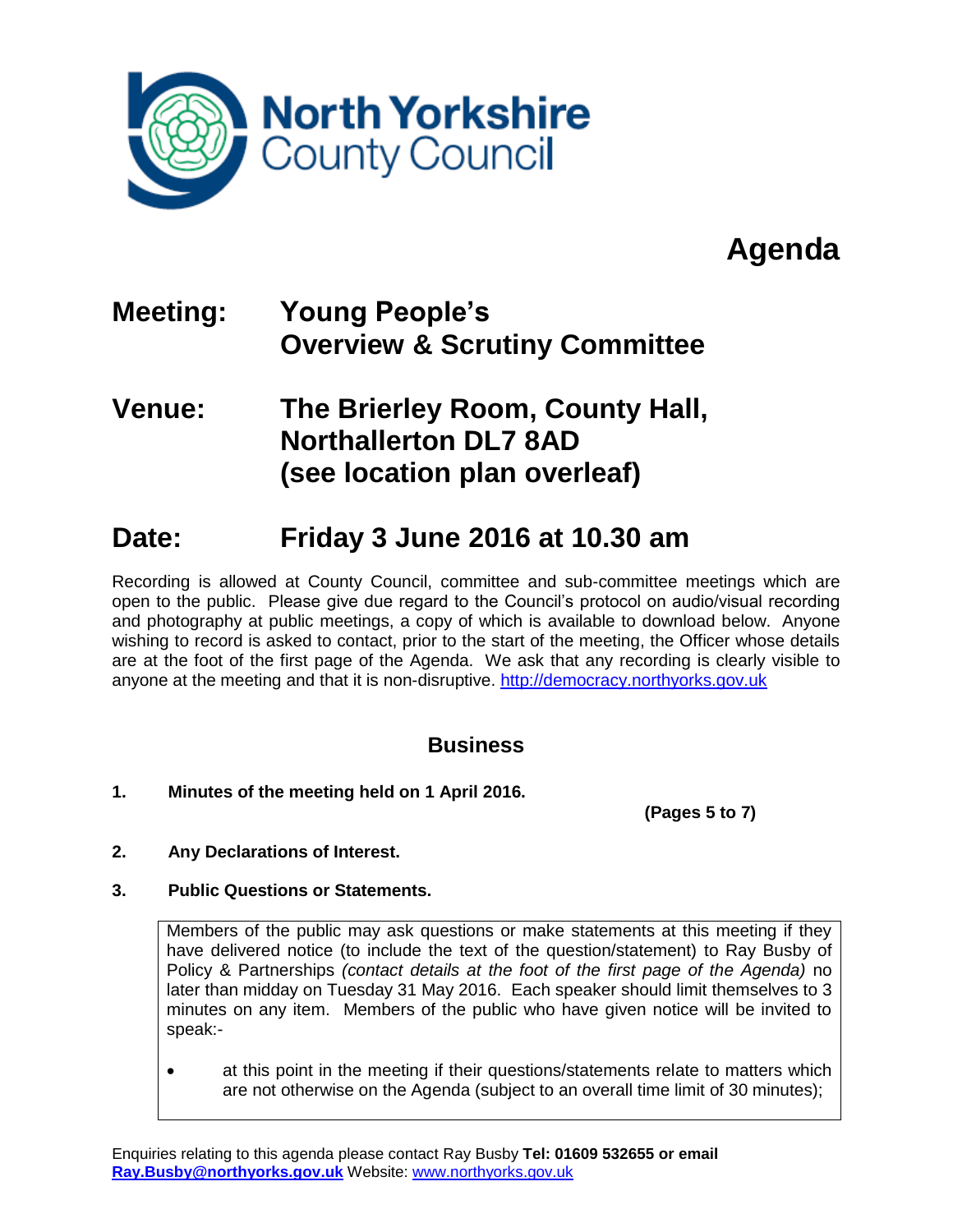| when the relevant Agenda item is being considered if they wish to speak on a |
|------------------------------------------------------------------------------|
| matter which is on the Agenda for this meeting.                              |

If you are exercising your right to speak at this meeting, but do not wish to be recorded, please inform the Chairman who will instruct those taking a recording to cease while you speak.

| 4. | Briefing and presentation on the White Paper including strategic re-                                                                                                     | <b>Suggested</b><br>timings<br>10.35am |
|----|--------------------------------------------------------------------------------------------------------------------------------------------------------------------------|----------------------------------------|
|    | organisation of Educational provision considered - Report of the<br>Corporate Director of Children and Young Peoples Services                                            |                                        |
|    | (Pages 8 to 18)                                                                                                                                                          |                                        |
| 5. | North Yorkshire Alcohol Strategy: Outcomes for Young People -<br>Presentation by Claire Robinson Health Improvement Manager, Public<br>Health, Health and Adult Services | 11.10am                                |
| 6. | Voice, Participation and Influence: Member involvement - Report of the<br>Corporate Director of Children and Young Peoples Services<br>(Pages 19 to 26)                  | 11.30am                                |
| 7. | <b>Work Programme</b> – Report of the Scrutiny Team Leader.<br>(Pages 27 to 31)                                                                                          | 11.45am                                |

**8 Other business which the Chairman agrees should be considered as a matter of urgency because of special circumstances.**

Barry Khan Assistant Chief Executive (Legal and Democratic Services)

County Hall **Northallerton** 

#### **NOTES:**

#### (a) **Emergency Procedures for Meetings in the Brierley Building at County Hall**

#### **Fire**

The fire evacuation alarm is a continuous Klaxon. On hearing this you should leave the building by the nearest safe fire exit. Once outside the building please proceed to the fire assembly point in front of the main entrance to the Brierley Building.

Persons should not re-enter the building until authorised to do so by the Fire and Rescue Service or the Emergency Co-ordinator.

An intermittent alarm indicates an emergency in nearby building. It is not necessary to evacuate the building but you should be ready for instructions from the Fire Warden.

#### **Accident or Illness**

First Aid treatment can be obtained by telephoning Extension 7575.